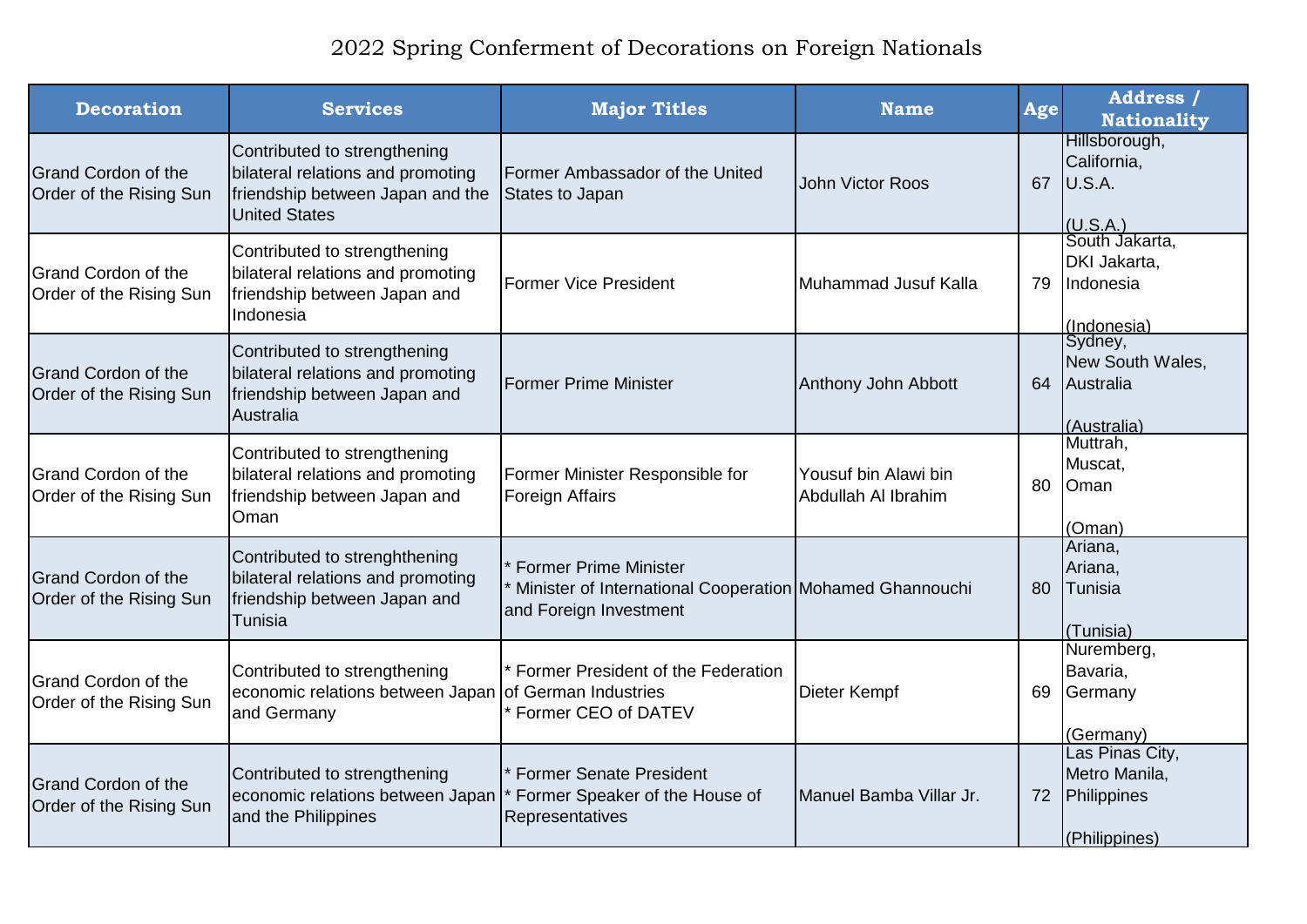| <b>Grand Cordon of the</b><br>Order of the Rising Sun          | Contributed to Rugby World Cup<br>2019 held in Japan and supporting<br>the development of the rugby in<br>Japan  | Former World Rugby Chairman                                                                                                                                                                                                                                                | <b>Bernard Lapasset</b>         | 74 | Louit.<br>Hautes-Pyrénées,<br>France<br>(France)                     |
|----------------------------------------------------------------|------------------------------------------------------------------------------------------------------------------|----------------------------------------------------------------------------------------------------------------------------------------------------------------------------------------------------------------------------------------------------------------------------|---------------------------------|----|----------------------------------------------------------------------|
| <b>Grand Cordon of the</b><br>Order of the Rising Sun          | Contributed to strenghtening<br>bilateral relations and promoting<br>friendship between Japan and<br>Micronesia  | Former Secretary of Foreign Affairs<br>Former Director of Secretariat of<br>Pacific Regional Environment<br>Programme (SPREP)                                                                                                                                              | Asterio R. Takesy               | 77 | Kolonia,<br>Pohnpei,<br>Micronesia<br>(Micronesia)                   |
| <b>I</b> Grand Cordon of the<br>Order of the Rising Sun        | Contributed to strengthening<br>relationship between Japan and<br><b>UN Women</b>                                | * Former Deputy President<br>Former Executive Director, UN<br>Women                                                                                                                                                                                                        | Phumzile Mlambo-Ngcuka          | 66 | Johannesburg,<br>Gauteng Province,<br>South Africa<br>(South Africa) |
| The Order of the Rising<br>Sun, Gold and Silver<br>Star        | Contributed to strengthening<br>and Azerbaijan                                                                   | * Minister of Ecology and Natural<br>Resources<br>* Chairman of the State Commission<br>economic relations between Japan between the Republic of Azerbaijan<br>and Japan on Economic Cooperation<br>* Former Head of Azerbaijan-Japan<br>Inter-Parliamentary Working Group | Mukhtar Babayev                 | 54 | Baku,<br>Azerbaijan<br>(Azerbaijan)                                  |
| The Order of the Rising<br>Sun, Gold and Silver<br><b>Star</b> | Contributed to strengthening<br>economic relations between Japan<br>and the United States                        | <b>Former Acting Deputy United States</b><br><b>Trade Representative</b>                                                                                                                                                                                                   | <b>Wendy Cutler</b>             | 65 | Maryland,<br>U.S.A.<br>(U.S.A.)                                      |
| The Order of the Rising<br>Sun, Gold and Silver<br>Star        | Contributed to promoting regional<br>exchange and mutual<br>understanding between Japan and<br>the United States | Former Governor of State of<br>Colorado<br>Former Mayor of City of Denver                                                                                                                                                                                                  | John Wright Hickenlooper<br>Ur. |    | Denver,<br>Colorado,<br>70 U.S.A.<br>(U.S.A.)                        |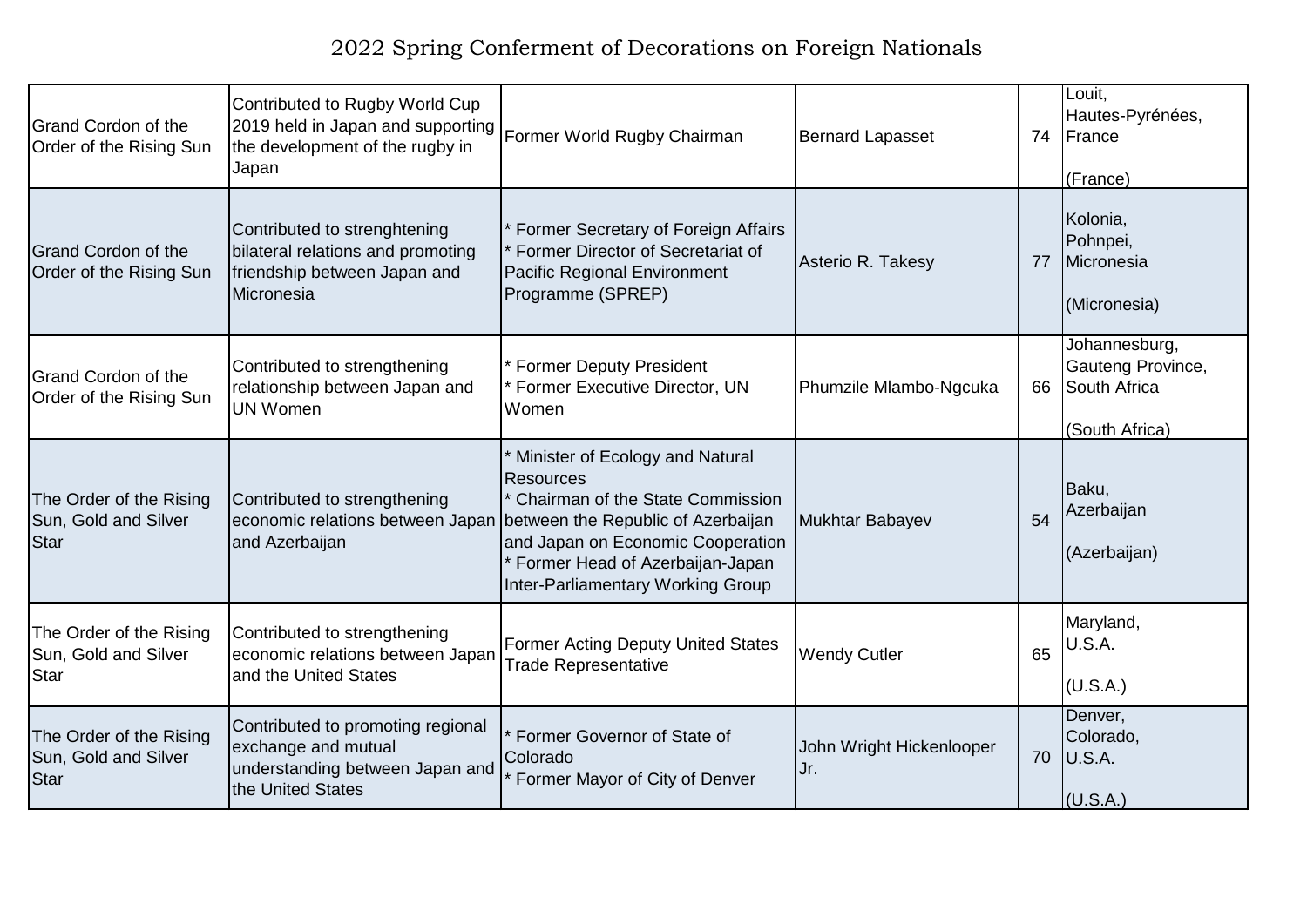| The Order of the Rising<br>Sun, Gold and Silver<br>Star         | Contributed to promoting regional<br>exchange and mutual<br>understanding between Japan and  * Former Mayor of Nashville<br>the United States           | Former Governor of Tennessee                                                                                                                                                | Philip N. Bredesen                     | 78 | Nashville,<br>Tennessee,<br>U.S.A.<br>(U.S.A.)                                   |
|-----------------------------------------------------------------|---------------------------------------------------------------------------------------------------------------------------------------------------------|-----------------------------------------------------------------------------------------------------------------------------------------------------------------------------|----------------------------------------|----|----------------------------------------------------------------------------------|
| The Order of the Rising<br>Sun, Gold and Silver<br>Star         | Contributed to promoting bilateral<br>relations and friendship between<br>Japan and Iran                                                                | Former Ambassador of Iran to<br>Japan<br>Former Deputy Foreign Minister for<br><b>Political Affairs</b>                                                                     | Seyyed Abbas Araghchi                  | 59 | Tehran,<br>Tehran,<br><b>I</b> ran<br>$($ lran $)$                               |
| The Order of the Rising<br>Sun, Gold and Silver<br><b>S</b> tar | Contributed to strengthening<br>economic relations between Japan<br>and India                                                                           | Former President, Confederation of<br>Indian Industry<br>Chairman, Indo-Japan Chamber of<br>Commerce & Industry<br>Vice Chairman, The Sanmar Group                          | Narayanan Kumar                        | 72 | Chennai,<br>Tamil Nadu,<br>India<br>(India)                                      |
| The Order of the Rising<br>Sun, Gold and Silver<br><b>S</b> tar | Contributed to strengthening<br>bilateral relations and security<br>cooperation between Japan and<br>India                                              | <b>Former Foreign Secretary</b><br>Former National Security Advisor to<br><b>Prime Minister</b>                                                                             | Shivshankar Menon                      | 72 | New Delhi,<br>NCR,<br>India<br>(India)                                           |
| The Order of the Rising<br>Sun, Gold and Silver<br><b>Star</b>  | Contributed to strengthening<br>bilateral relations and promoting<br>interregional exchanges and<br>mutual understanding between<br>Japan and Indonesia | Governor of Yogyakarta Special<br>Region                                                                                                                                    | Sri Sultan Hamengku<br><b>Buwono X</b> | 76 | Yogyakarta City,<br>Special Region of<br>Yogyakarta,<br>Indonesia<br>(Indonesia) |
| The Order of the Rising<br>Sun, Gold and Silver<br>Star         | Contributed to strengthening<br>bilateral relations and promoting<br>inter-parliamentary exchanges<br>between Japan and Indonesia                       | Former Ambassador of Indonesia to<br>Japan<br>Former Chairman of Indonesia-<br>Japan Parliamentary League of the<br>House of Representative of the<br>Republic of Indonesia | Yusron Ihza Mahendra                   | 64 | South Jakarta,<br>DKI Jakarta,<br>Indonesia<br>(Indonesia)                       |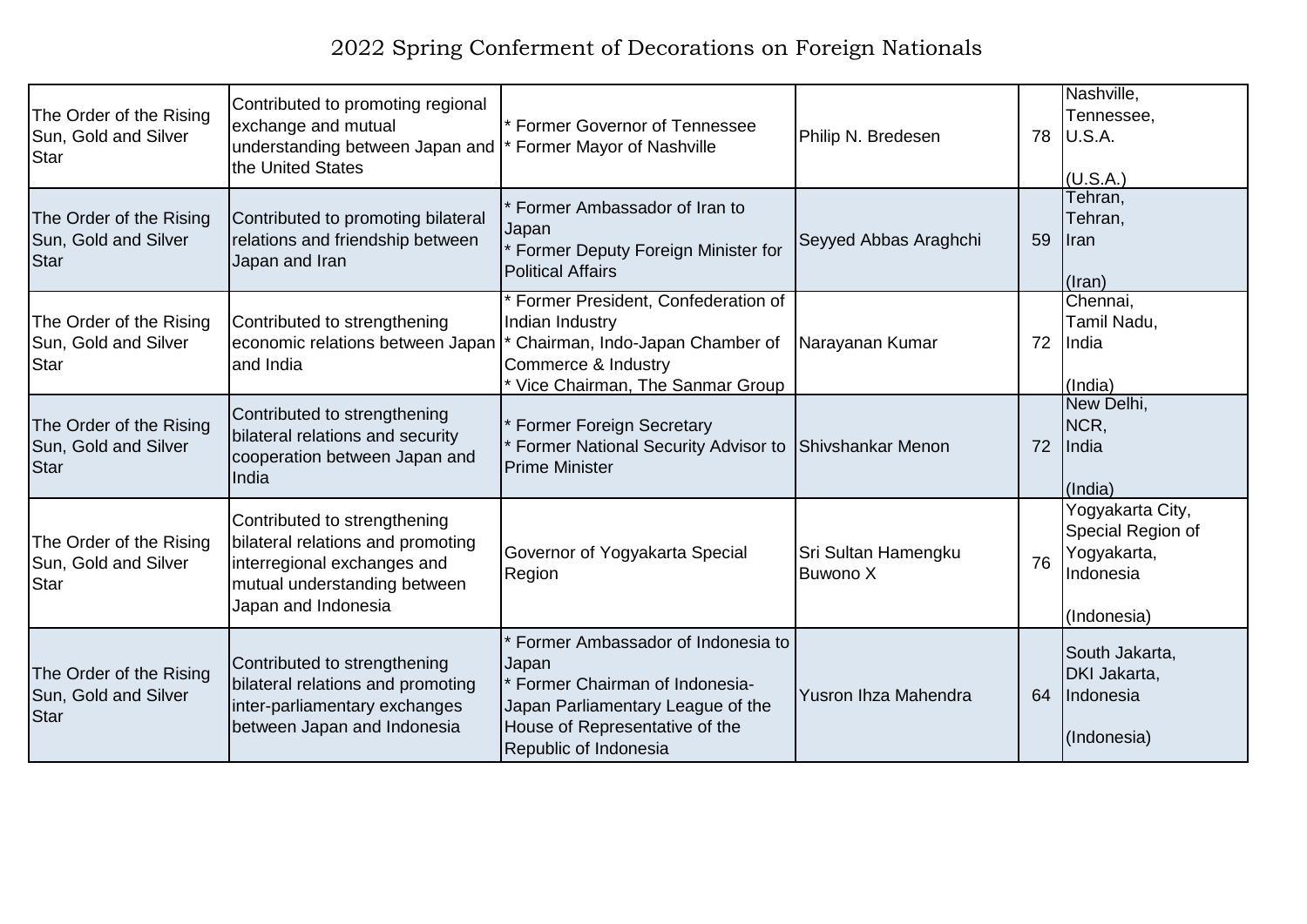| The Order of the Rising<br>Sun, Gold and Silver<br>Star        | Contributed to strengthening the<br>relationship and mutual<br>understanding between Japan and Appeal of England and Wales<br>the United Kingdom in the field of<br>the judiciary | * Former Justice of the Supreme<br>Court of the United Kingdom<br>* Former Judge of the Court of<br>* Former Head of International<br>Judicial Relations for England and<br>Wales                                                                                             | Mary Howarth Arden                  | 75 | London,<br>U.K.<br>(U.K.)                                         |
|----------------------------------------------------------------|-----------------------------------------------------------------------------------------------------------------------------------------------------------------------------------|-------------------------------------------------------------------------------------------------------------------------------------------------------------------------------------------------------------------------------------------------------------------------------|-------------------------------------|----|-------------------------------------------------------------------|
| The Order of the Rising<br>Sun, Gold and Silver<br>Star        | Contributed to promoting research<br>exchange and science and<br>technology cooperation between<br>Japan and United Kingdom                                                       | Former President, Royal Society<br>* Nobel Laureate in Chemistry in<br>2009                                                                                                                                                                                                   | Venkatraman<br>Ramakrishnan         | 70 | South Cambridgeshire,<br>Cambridgeshire,<br>U.K.<br>(U.K./U.S.A.) |
| The Order of the Rising<br>Sun, Gold and Silver<br><b>Star</b> | Contributed to strengthening<br>economic and business relations<br>between Japan and Egypt                                                                                        | * Chairman of the Egypt-Japan<br><b>Business Council (EJBC)</b><br>* Chairman of Federation of Egyptian<br>Chambers of Commerce (FEDCOC)<br>* Chairman of Cairo Chamber of<br>Commerce<br>* Chairman of ElAraby Group of<br><b>Companies &amp; Factories</b>                  | Ilbrahim Mahmoud Ibrahim<br>ElAraby | 69 | Heliopolis,<br>Cairo,<br>Egypt<br>(Egypt)                         |
| The Order of the Rising<br>Sun, Gold and Silver<br>Star        | Contributed to strengthening<br>bilateral relations promoting<br>friendship between Japan and<br>Egypt                                                                            | Former Ambassador of Egypt to<br>Japan<br>* Former Assistant Foreign Minister<br>for Mutilateral Affairs and<br><b>International Security</b><br>* Former Permanent Representative<br>of Egypt to the United Nations in<br>Geneva<br>* Former Ambassador of Egypt to<br>Italy | Hisham Badr                         | 60 | New Cairo,<br>Cairo,<br>Egypt<br>(Egypt)                          |
| The Order of the Rising<br>Sun, Gold and Silver<br>Star        | Contributed to strengthening<br>bilateral relations and promoting<br>friendlship between Japan and<br>Djibouti                                                                    | Former Ambassador of Djibouti to<br>Japan                                                                                                                                                                                                                                     | Ahmed Araita Ali                    | 61 | Djibouti,<br>Djibouti<br>(Djibouti)                               |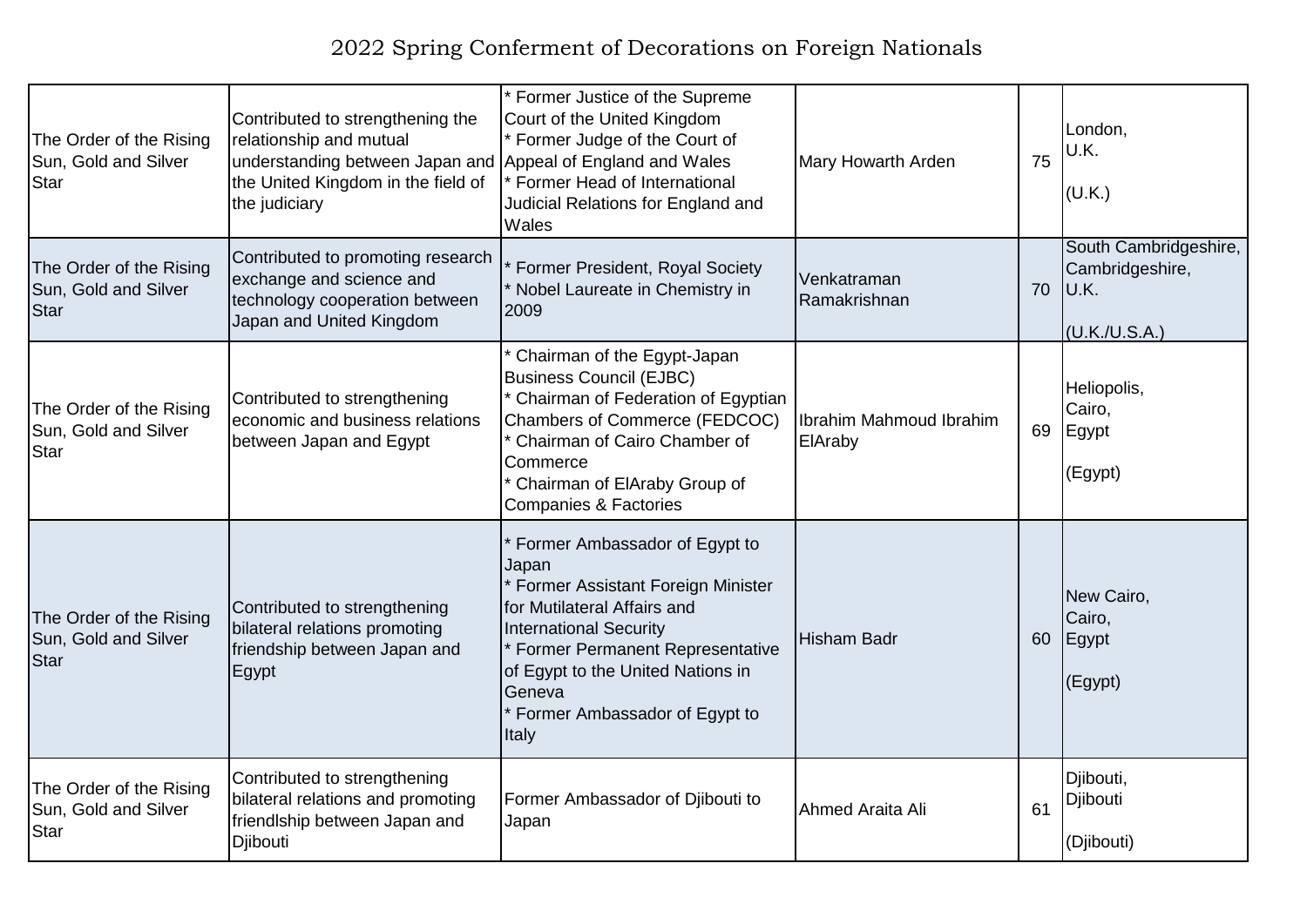| The Order of the Rising<br>Sun, Gold and Silver<br><b>Star</b>  | Contributed to strengthening<br>economic relations and promoting<br>academic exchanges between<br>Japan and Sweden        | Former Governor of the Swedish<br>Central Bank<br>* Former Executive Director of the<br><b>Nobel Foundation</b>                                        | Lars Heikensten         | 71 | Stockholm,<br>Stockholm,<br>Sweden<br>(Sweden)             |
|-----------------------------------------------------------------|---------------------------------------------------------------------------------------------------------------------------|--------------------------------------------------------------------------------------------------------------------------------------------------------|-------------------------|----|------------------------------------------------------------|
| The Order of the Rising<br>Sun, Gold and Silver<br>Star         | Contributed to strengthening the<br>relationship between Japan and<br>Germany on space cooperation                        | * Former Director General of the<br>European Space Agency (ESA)<br>* Former Chairman of the Executive<br>Board of the German Aerospace<br>Center (DLR) | Johann-Dietrich Wörner  | 67 | Darmstadt,<br>Hessen,<br>Germany<br>(Germany)              |
| The Order of the Rising<br>Sun, Gold and Silver<br>Star         | Contributed to strengthning the<br>relationship and promoting mutual<br>understanding between Japan and<br><b>CARICOM</b> | Former Secretary General of<br>Carribean Community(CARICOM)<br>Former Permanent Secretary of<br>Ministry of Foreign Affairs, Trade and<br>Industry     | Irwin Joseph Larocque   | 67 | Roseau,<br>Dominica<br>(Dominica)                          |
| The Order of the Rising<br>Sun, Gold and Silver<br><b>Star</b>  | Contributed to strengthening<br>bilateral relations and promoting<br>friendship between Japan and<br>Nepal                | Former Ambassador of Nepal to<br>Japan                                                                                                                 | Kedar Bhakta Mathema    | 76 | Lalitpur,<br>Bagmati Province,<br>Nepal<br>(Nepal)         |
| The Order of the Rising<br>Sun, Gold and Silver<br>Star         | Contributed to strengthening<br>economic relations between Japan<br>and Bangladesh                                        | Former Chief Coordinator of SDGs to<br>the Prime Minister's Office                                                                                     | Md. Abul Kalam Azad     | 65 | Dhaka,<br>Bangladesh<br>(Bangladesh)                       |
| The Order of the Rising<br>Sun, Gold and Silver<br><b>S</b> tar | Contributed to promoting<br>academic exchange and<br>strengthening the relationship<br>between Japan and Europe           | * Former President, European<br><b>Research Council</b><br>Former Director, Institut des Hautes<br>Études Scientifiques, France                        | Jean-Pierre Bourguignon | 74 | Orsay,<br>Essonne,<br>lle-de-France,<br>France<br>(France) |
| The Order of the Rising<br>Sun, Gold and Silver<br>Star         | Contributed to strengthening<br>bilateral relations and promoting<br>friendship between Japan and<br>Vietnam              | Former Minister-Chairman of<br><b>Government Office</b>                                                                                                | Mai Tien Dung           | 63 | Hanoi,<br>Vietnam<br>(Vietnam)                             |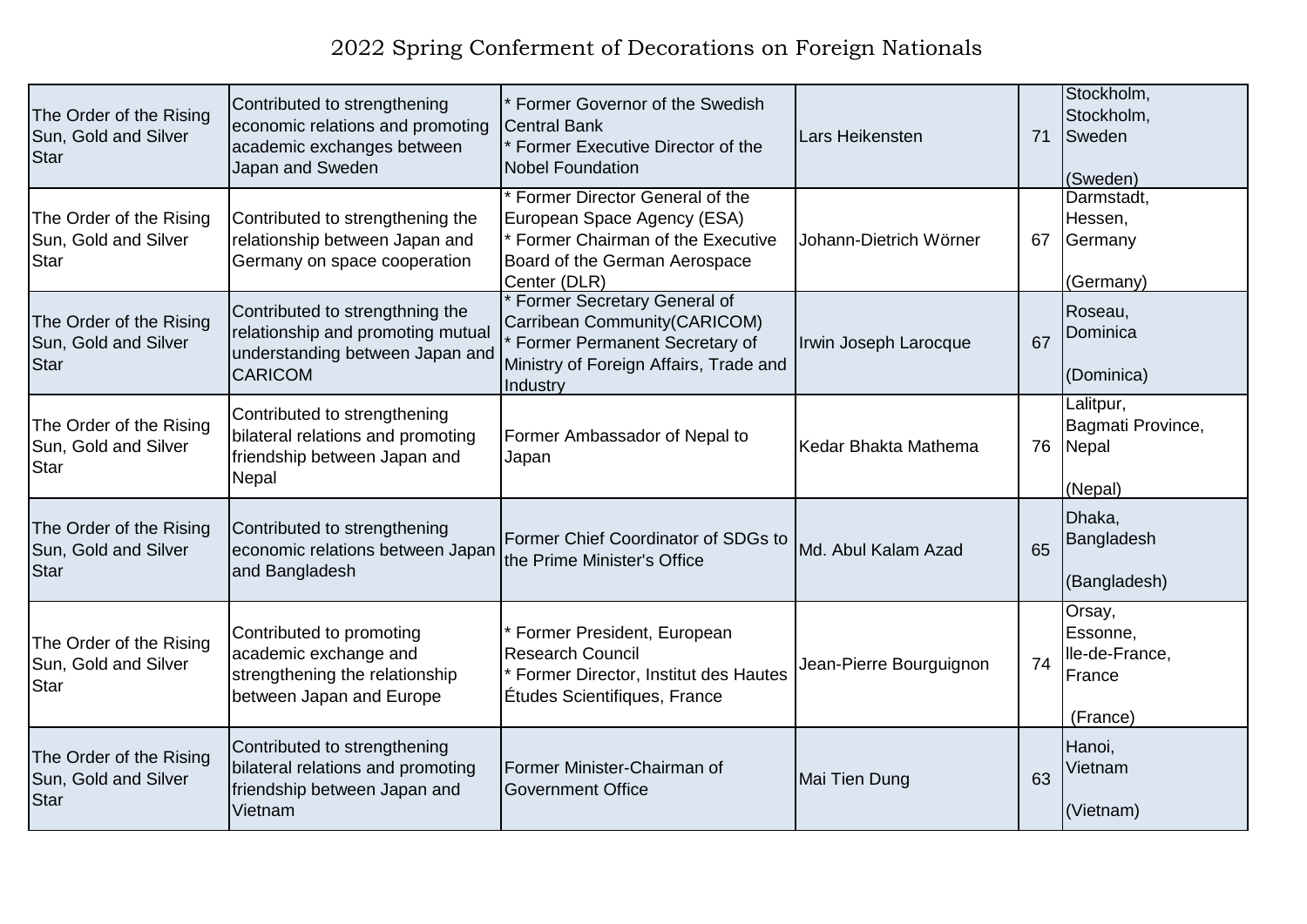| The Order of the Rising<br>Sun, Gold and Silver<br>Star        | Contributed to strengthening<br>bilateral relations between Japan<br>and Malaysia in the field of energy<br>environment, water and higher<br>education | Secretary General of Ministry,<br><b>Enviornment and Water</b><br>* Former Secretary General, Ministry<br>of Higher Education<br>* Former Vice-Chancellor, Universiti<br>Teknologi Malaysia                                                              | Zaini Ujang           | 57 | Selangor,<br>Malaysia<br>(Malaysia)       |
|----------------------------------------------------------------|--------------------------------------------------------------------------------------------------------------------------------------------------------|----------------------------------------------------------------------------------------------------------------------------------------------------------------------------------------------------------------------------------------------------------|-----------------------|----|-------------------------------------------|
| The Order of the Rising<br>Sun, Gold and Silver<br><b>Star</b> | Contributed to strengthening<br>bilateral relations and promoting<br>friendship between Japan and<br>Malaysia                                          | Former Secretary General of the<br>Ministry of Foreign Affairs<br>* Former Chairman of the Institute of<br>Strategic and International Studies<br>(ISIS)<br><b>Executive Committee Member,</b><br>Malaysia-Japan Economic<br><b>Association (MAJECA)</b> | Rastam bin Mohd Isa   | 70 | Kuala Lumpur,<br>Malaysia<br>(Malaysia)   |
| The Order of the Rising<br>Sun, Gold and Silver<br><b>Star</b> | Contributed to promoting<br>economic<br>exchange between Japan and<br>Mexico                                                                           | <b>Chairperson of Mexican Business</b><br>Council for Foreign Trade, Investment<br>and Technology<br>* Chairperson of Modelo Group                                                                                                                       | Valentín Diez Morodo  | 81 | Mexico City,<br>Mexico<br>(Mexico)        |
| The Order of the Rising<br>Sun, Gold and Silver<br><b>Star</b> | Contributed to strengthening<br>bilateral relations and promoting<br>friendship between Japan and<br>Mauritania                                        | Former Ambassador of Mauritania to<br>Japan                                                                                                                                                                                                              | Aliou Ibra Ba         | 76 | Nouakchott,<br>Mauritania<br>(Mauritania) |
| The Order of the Rising<br>Sun, Gold and Silver<br><b>Star</b> | Contributed to strengthening<br>bilateral relations and promoting<br>friendship between Japan and<br>Jordan                                            | Former Minister of Interior<br>Former Director of Public Security<br><b>Directorate</b>                                                                                                                                                                  | Hussein Hazzaa Majali | 62 | Amman,<br>Jordan<br>(Jordan)              |
| The Order of the Rising<br>Sun, Gold and Silver<br><b>Star</b> | Contributed to strengthening<br>bilateral relations between Japan<br>and Laos in the field of health and<br>medical care                               | <b>Former Minister of Health</b>                                                                                                                                                                                                                         | Syhavong Bounkong     | 70 | Vientiane Capital,<br>Laos<br>(Laos)      |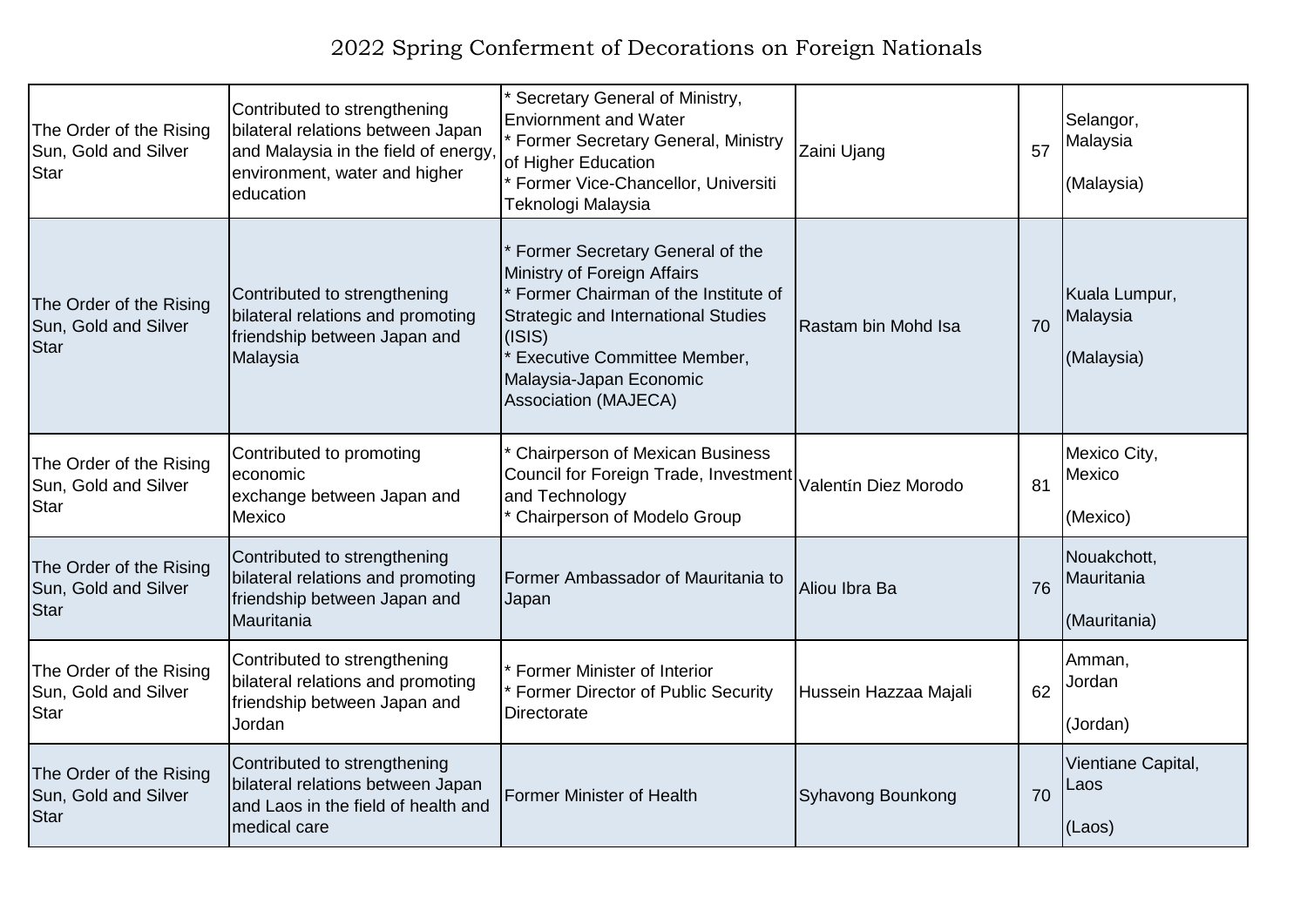| The Order of the Rising<br>Sun, Gold and Silver<br>Star              | Contributed to strengthening<br>bilateral relations and promoting<br>friendship between Japan and<br>Lesotho                                          | Former Ambassador of Lesotho to<br>Japan                                                                                                                                                                                                | Richard Ramoeletsi             | 63 | Maseru City,<br>Maseru District,<br>Lesotho<br>(Lesotho)   |
|----------------------------------------------------------------------|-------------------------------------------------------------------------------------------------------------------------------------------------------|-----------------------------------------------------------------------------------------------------------------------------------------------------------------------------------------------------------------------------------------|--------------------------------|----|------------------------------------------------------------|
| The Order of the Rising<br>Sun, Gold and Silver<br>Star              | Contributed to promoting<br>friendship and mutual<br>understanding between Japan and<br>Taiwan                                                        | Former Chairman of the Association<br>of East Asian Relations<br>* Former Deputy Representative of<br><b>Taipei Economic and Cultural</b><br>Representative Office                                                                      | Chen Horng-Chi                 | 71 | Taipei,<br>Taiwan                                          |
| The Order of the Rising<br>Sun, Gold Rays with<br>Neck Ribbon        | Contributed to strengthening<br>the relationship between Japan<br>and the United States on national<br>defence                                        | Former Vice Commander of 5th Air<br>Force<br>Former Director of Strategic Plans,<br>Requirements and Programs,<br><b>Headquarters Pacific Air Forces</b>                                                                                | Michael Paul Winkler           | 52 | Hawaii,<br>U.S.A.<br>(U.S.A.)                              |
| The Order of the Rising<br>Sun, Gold Rays with<br>Neck Ribbon        | Contributed to strengthening<br>the relationship between Japan<br>and the United States on national<br>defence                                        | Former Commander of 18th Wing                                                                                                                                                                                                           | Joel L. Carey                  | 52 | Rheinland-Pfalz,<br>Germany<br>(U.S.A.)                    |
| The Order of the Rising<br>Sun, Gold Rays with<br><b>Neck Ribbon</b> | Contributed to promoting people-<br>to-people exchanges and mutual<br>understanding between Japan and  & Educational Interchange<br>the United States | Executive Director of the Japan<br>United States Friendship Commission<br>Secretary-General of the United<br>States-Japan Conference on Cultural<br>Former Deputy Executive Director of<br>the Maureen and Mike Mansfield<br>Foundation | Paige Cottingham-Streater      | 60 | Washington,<br>District of Columbia,<br>U.S.A.<br>(U.S.A.) |
| The Order of the Rising<br>Sun, Gold Rays with<br>Neck Ribbon        | Contributed to introducing<br>Japanese culture in the United<br>States and promoting mutual<br>understanding between Japan and<br>the United States   | Professor of Japanese Language and<br>Literature, Department of World<br>Languages and Literatures, Portland<br><b>State University</b>                                                                                                 | <b>Laurence Richard Kominz</b> | 70 | Portland,<br>Oregon,<br>U.S.A.<br>(U.S.A.)                 |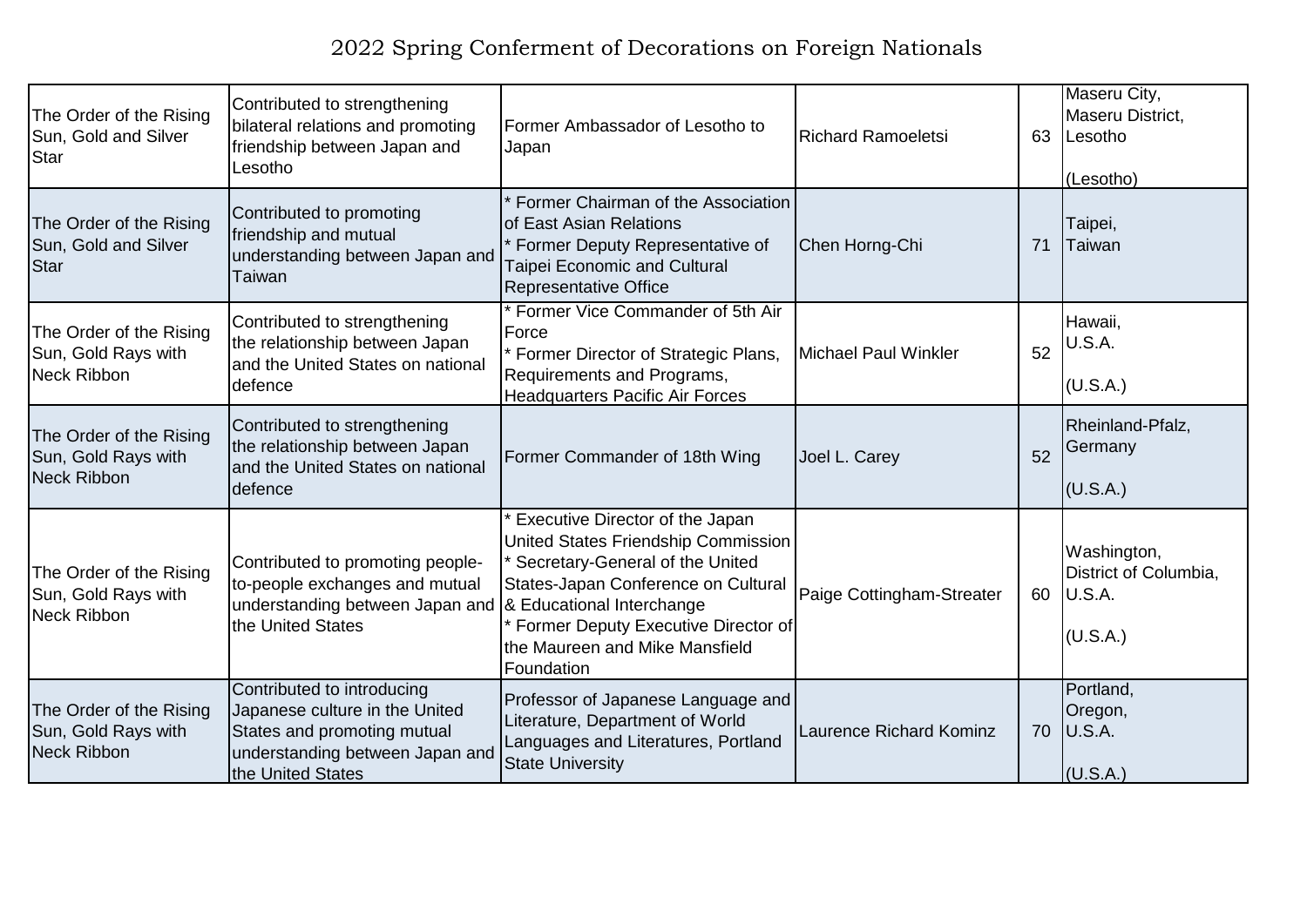| The Order of the Rising<br>Sun, Gold Rays with<br><b>Neck Ribbon</b> | Contributed to promoting<br>exchanges and friendship between Honorary Consul of Japan at Hilo<br>Japan and the United States                                                              |                                                                                                                                  | Arthur Katsumi Taniguchi    |    | Hilo,<br>Hawaii,<br>70 <b>U.S.A.</b><br>(U.S.A.) |
|----------------------------------------------------------------------|-------------------------------------------------------------------------------------------------------------------------------------------------------------------------------------------|----------------------------------------------------------------------------------------------------------------------------------|-----------------------------|----|--------------------------------------------------|
| The Order of the Rising<br>Sun, Gold Rays with<br><b>Neck Ribbon</b> | Contributed to developing<br>Japanese studies in the United<br>States and promoting mutual<br>understanding between Japan and California, Berkeley<br>the United States                   | Professor Emeritus, Department of<br>Political Science, University of                                                            | T.J. Pempel                 | 79 | Berkeley,<br>California,<br>U.S.A.<br>(U.S.A.)   |
| The Order of the Rising<br>Sun, Gold Rays with<br><b>Neck Ribbon</b> | Contributed to strengthening<br>bilateral relations between Japan<br>and the United Arab Emirates in<br>the field of energy supply                                                        | Former Chief Executive Officer at<br>Abu Dhabi National Oil Company                                                              | Yousef bin Omeir Al Muhairi | 62 | Abu Dhabi,<br>U.A.E.<br>(U.A.E.)                 |
| The Order of the Rising<br>Sun, Gold Rays with<br><b>Neck Ribbon</b> | Contributed to promoting<br>academic exchanges and mutual<br>understanding between Japan and<br>Italy                                                                                     | Former Full Professor, Faculty of<br>Education Studies, University of<br>Bologna<br>Professor Emeritus, University of<br>Bologna | Vittorio Capecchi           | 83 | Bologna,<br>Emilia-Romagna,<br>Italy<br>(Italy)  |
| The Order of the Rising<br>Sun, Gold Rays with<br><b>Neck Ribbon</b> | Contributed to helping people<br>better understand scientific<br>findings about radiation effects,<br>including those related to the<br>Fukushima Daiichi Nuclear Power<br><b>Station</b> | Former Secretary of the United<br>Nations Scientific Committee on the<br><b>Effects of Atomic Radiation</b><br>(UNSCEAR)         | Malcolm Crick               | 62 | Vienna,<br>Austria,<br>(U.K.)                    |
| The Order of the Rising<br>Sun, Gold Rays with<br><b>Neck Ribbon</b> | Contributed to promoting<br>academic exchange and mutual<br>understanding between Japan and Royal University of Fine Arts<br>Cambodia                                                     | Professor, Faculty of Archeology,                                                                                                | Ang Choulean                | 72 | Phnom Penh,<br>Cambodia<br>(Cambodia)            |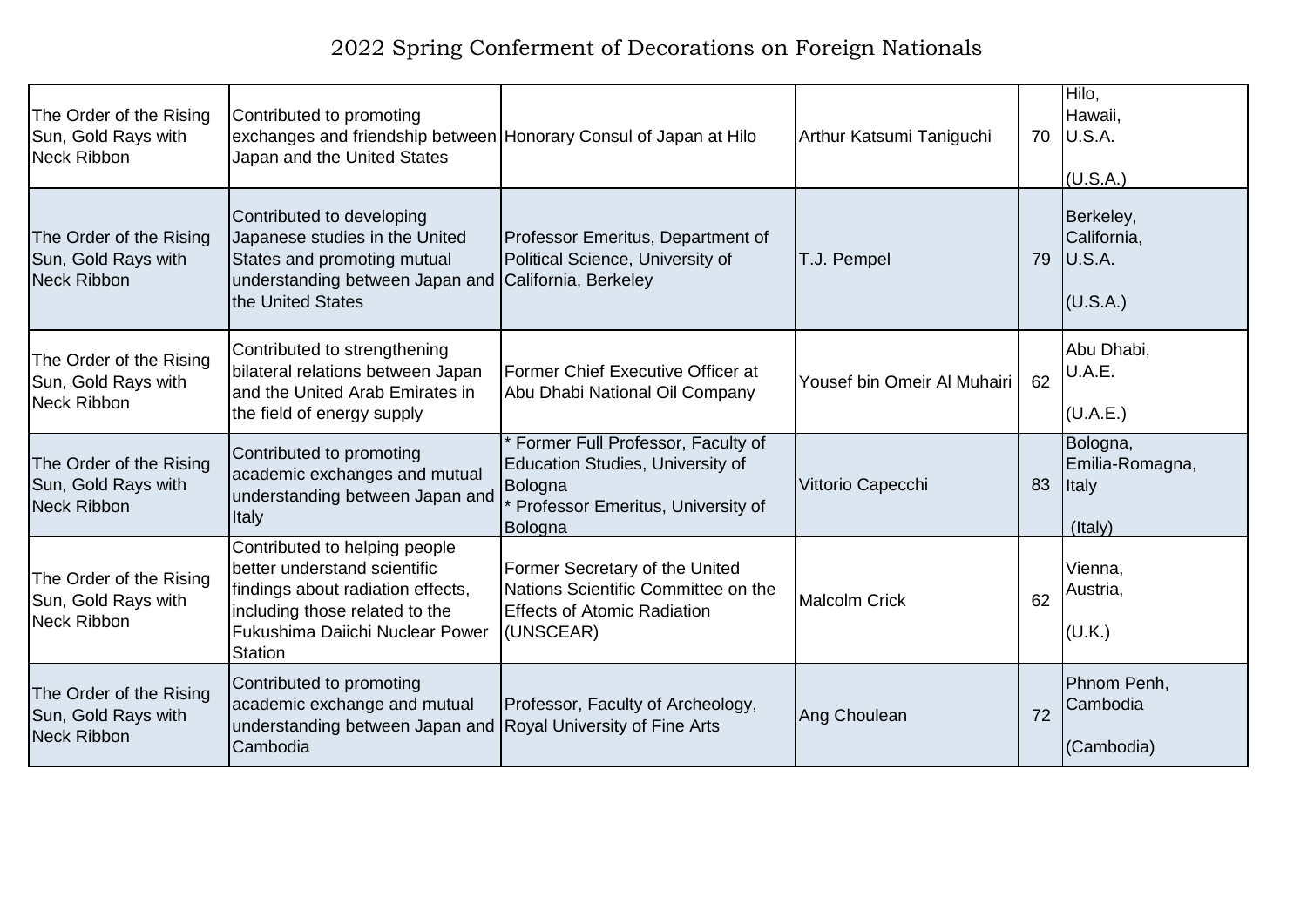| The Order of the Rising<br>Sun, Gold Rays with<br>Neck Ribbon | Contributed to promoting<br>friendship between Japan and<br>Greece through sports                                          | President of the Hellenic Olympic<br>Committee<br>* Member of the International Olympic<br>Committee                                                                                             | Spyros Capralos                 | 67 | Athens,<br>Greece<br>(Greece)                                                  |
|---------------------------------------------------------------|----------------------------------------------------------------------------------------------------------------------------|--------------------------------------------------------------------------------------------------------------------------------------------------------------------------------------------------|---------------------------------|----|--------------------------------------------------------------------------------|
| The Order of the Rising<br>Sun, Gold Rays with<br>Neck Ribbon | Contributed to promoting<br>academic exchanges and mutual<br>understanding between Japan and<br>Sri Lanka                  | Former Professor, Faculty of Arts,<br>University of Colombo<br>Former Professor, Faculty of<br>Economics, University of Saga<br>Former Professor, Faculty of<br>Economics, University of Ryukoku | Weligamage Don Lakshman         | 80 | Sri Jayawardenepura<br>Kotte,<br>Western Province,<br>Sri Lanka<br>(Sri Lanka) |
| The Order of the Rising<br>Sun, Gold Rays with<br>Neck Ribbon | Contributed to promoting<br>friendship between Japan and<br>Nigeria through sports                                         | * Nigeria Olympic Committee<br>President<br>* Member of the International Olympic<br>Committee                                                                                                   | <b>Habu Ahmed Gumel</b>         | 73 | Abuja,<br>Nigeria<br>(Nigeria)                                                 |
| The Order of the Rising<br>Sun, Gold Rays with<br>Neck Ribbon | Contributed to promoting<br>academic exchange and mutual<br>understanding between Japan and University of Tromsø<br>Norway | Former Professor in Physics at the                                                                                                                                                               | Asgeir Brekke                   | 80 | Kvaløya,<br>Tromsø,<br>Norway<br>(Norway)                                      |
| The Order of the Rising<br>Sun, Gold Rays with<br>Neck Ribbon | Contributed to promoting<br>agricultural cooperation between<br>Japan and Brazil                                           | Former President of Brazilian<br>Agricultural Reserch Corporation<br>* Fomer Chief General of Brazilian<br>Agricultural Reserch Corporation<br>Cerrados                                          | Carlos Magno Campos da<br>Rocha |    | Formosa,<br>Goias,<br>70 Brazil<br>(Brazil)                                    |
| The Order of the Rising<br>Sun, Gold Rays with<br>Neck Ribbon | Contributed to promoting<br>exchanges between Japan and<br>France in the field of art                                      | Honorary President-Director of the<br>Louvre Museum<br>Former President-Director of the<br>Louvre Museum                                                                                         | Henri Loyrette                  | 69 | Paris,<br>Ils-de-France,<br>France<br>(France)                                 |
| The Order of the Rising<br>Sun, Gold Rays with<br>Neck Ribbon | Contributed to promoting<br>academic exchange and mutual<br>understanding between Japan and University<br>Poland           | Former Rector of the Jagiellonian                                                                                                                                                                | <b>Wojciech Nowak</b>           | 72 | Cracow,<br>Poland<br>(Poland)                                                  |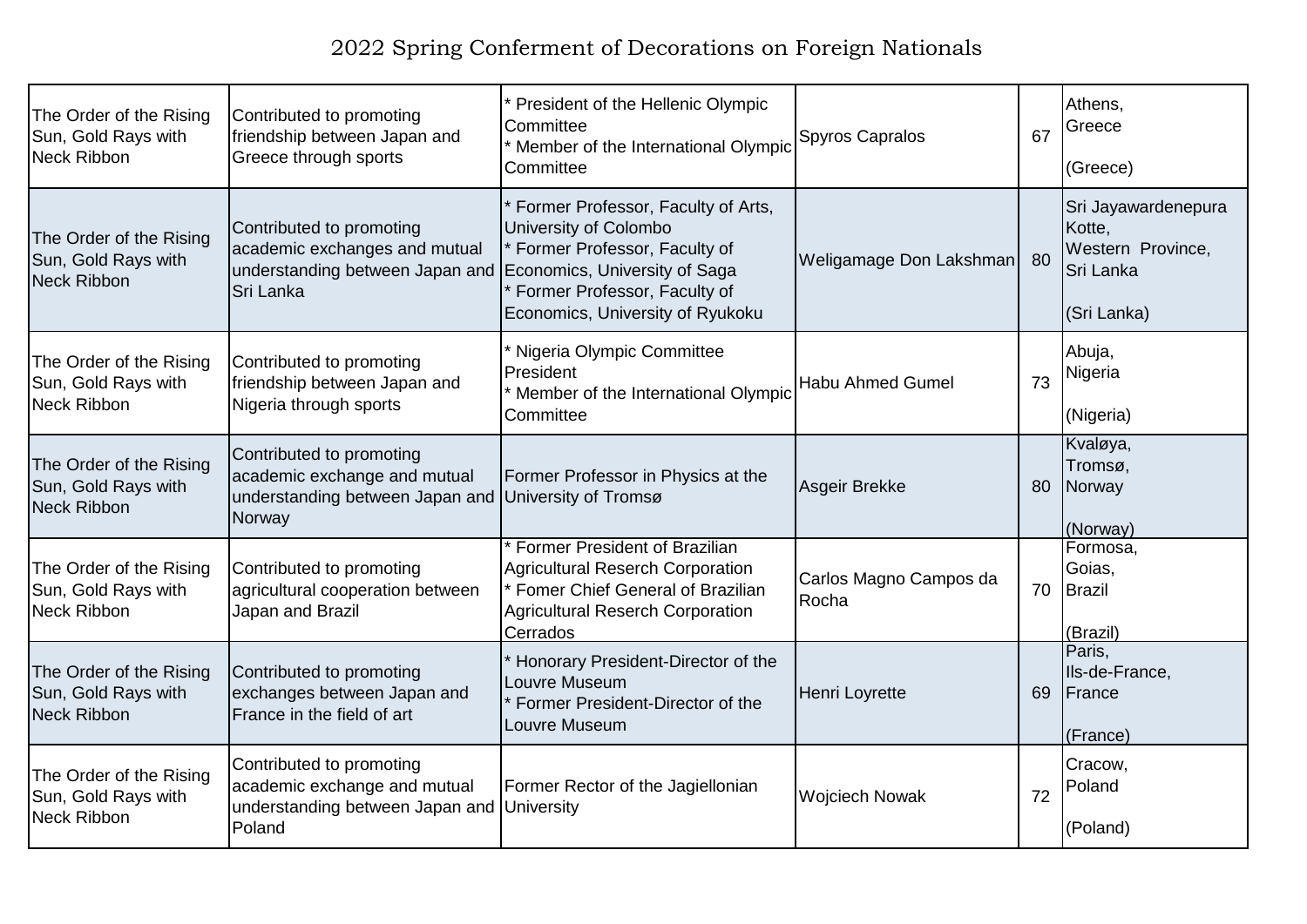| The Order of the Rising<br>Sun, Gold Rays with<br>Neck Ribbon | Contributed to promoting<br>academic and parliamentary<br>exchange between Japan and<br>Poland                                                  | Former Rector of the Warsaw<br><b>School of Economics</b><br>Former Member of the Senate                                                                   | <b>Marek Rocki</b>      | 68 | Warsaw,<br>Poland<br>(Poland)                          |
|---------------------------------------------------------------|-------------------------------------------------------------------------------------------------------------------------------------------------|------------------------------------------------------------------------------------------------------------------------------------------------------------|-------------------------|----|--------------------------------------------------------|
| The Order of the Rising<br>Sun, Gold Rays with<br>Neck Ribbon | Contributed to promoting<br>academic exchanges and mutual<br>understanding between Japan and<br>Mexico                                          | Former Professor-Researcher of the<br>Center of Asian and African Studies<br>of the College of Mexico                                                      | Virginia Meza Hernández | 75 | Cuernavaca,<br>State of Morelos,<br>Mexico<br>(Mexico) |
| The Order of the Rising<br>Sun, Gold Rays with<br>Neck Ribbon | Contributed to promoting<br>academic exchanges and mutual<br>understanding between Japan and<br>Mongolia                                        | Director of Mongolia-Japan Center<br>for Human Resource Development<br>Former Professor for Department of<br>Economics, National University of<br>Mongolia | Tsenddavaa Davaadorj    | 60 | Ulaanbaatar,<br>Mongolia<br>(Mongolia)                 |
| The Order of the Rising<br>Sun, Gold Rays with<br>Neck Ribbon | Contributed to developing studies<br>on modern Japanese history in<br>Taiwan and promoting mutual<br>understanding between Japan and<br>Taiwan  | Former Professor of the Department<br>of History, National Taiwan University                                                                               | Yung-chih Lee           | 82 | Taipei,<br>Taiwan                                      |
| The Order of the Rising<br>Sun, Gold Rays with<br>Rosette     | Contributed to promoting<br>interregional exchanges and<br>mutual understanding between<br>Japan and the United States                          | Former President, the Japan-America<br>Society of Indiana                                                                                                  | Thomas Vernon Easterday | 66 | Zionsville,<br>Indiana,<br>U.S.A.<br>(U.S.A.)          |
| The Order of the Rising<br>Sun, Gold Rays with<br>Rosette     | Contributed to promoting<br>interregional exchanges and<br>mutual understanding between<br>Japan and Canada                                     | Former Deputy Minister, Ministry of<br>Energy and Natural Resources of<br>Québec<br>Former Delegate General of Qué<br>bec in Tokyo                         | <b>Robert Keating</b>   | 66 | Lévis,<br>Québec,<br>Canada<br>(Canada)                |
| The Order of the Rising<br>Sun, Gold Rays with<br>Rosette     | Contributed to promoting<br>academic exchange and mutual<br>understanding between Japan and<br>Colombia in the field of<br>environmental design | Associate Professor of Faculty of Art<br>in the National University of Colombia                                                                            | Esperanza Caro Restrepo | 63 | Bogota,<br>Cundinamarca,<br>Colombia<br>(Colombia)     |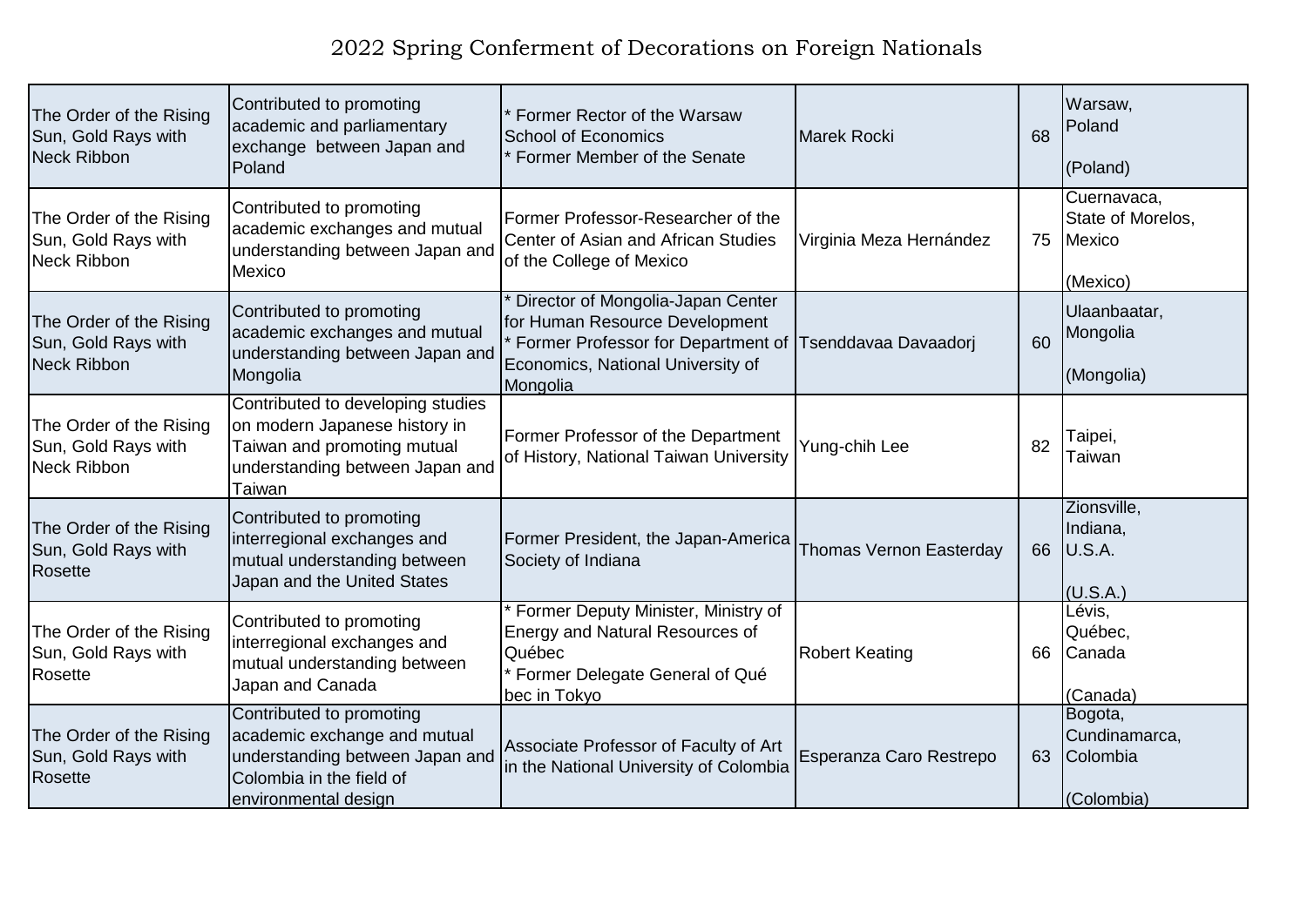| The Order of the Rising<br>Sun, Gold Rays with<br>Rosette        | Contributed to promoting<br>academic exchange and mutual<br>understanding between Japan and<br>Spain                                 | Former Casa Asia-Madrid Director<br>Director of Department of<br>International Studies and Professor,<br>School of Political and Juridical<br>Science, The Loyola University | Fernando Delage Carretero  | 60 | Sevilla,<br>Andalucía,<br>Spain<br>(Spain)                                     |
|------------------------------------------------------------------|--------------------------------------------------------------------------------------------------------------------------------------|------------------------------------------------------------------------------------------------------------------------------------------------------------------------------|----------------------------|----|--------------------------------------------------------------------------------|
| The Order of the Rising<br>Sun, Gold Rays with<br>Rosette        | Contributed to developing<br>Japanese language education and<br>promoting and mutual<br>understanding between Japan and<br>Sri Lanka | Former Principal, Devi Balika<br>Vidyalaya                                                                                                                                   | Kalyani Siriseeli Lakshman | 77 | Sri Jayawardenepura<br>Kotte,<br>Western Province,<br>Sri Lanka<br>(Sri Lanka) |
| The Order of the Rising<br>Sun, Gold Rays with<br>Rosette        | Contributed to promoting<br>academic exchanges and mutual<br>understanding between Japan and<br>Serbia                               | Former Professor of Faculty of<br>Philology, University of Belgrade<br>Former Dean of Faculty of<br>Philology, University of Belgrade                                        | Ljiljana Markovic          | 68 | Belgrade,<br>Serbia<br>(Serbia)                                                |
| The Order of the Rising<br>Sun, Gold Rays with<br><b>Rosette</b> | Contributed to promoting<br>friendship between Japan and<br>Tunisia through sports                                                   | <b>President of the Tunisian National</b><br><b>Paralympic Committee</b>                                                                                                     | Mohamed Mzoughi            | 63 | Sidi Bou Said,<br>Tunis,<br>Tunisia<br>(Tunisia)                               |
| The Order of the Rising<br>Sun, Gold Rays with<br>Rosette        | Contributed to promoting inter-<br>regional exchange and mutual<br>understanding between Japan and<br>Germany                        | Former Mayor of the City of Freiburg Dieter Salomon                                                                                                                          |                            | 61 | Freiburg,<br>Baden-Wurttemberg,<br>Germany<br>(Germany)                        |
| The Order of the Rising<br>Sun, Gold Rays with<br><b>Rosette</b> | Contributed to promoting<br>economic exchanges between<br>Japan and Turkey                                                           | Former Board of Member of Turkey-<br>Japan Business Council<br>Former Representative of Calik<br>Holding for Keidanren<br>Former Director of Calik Holding                   | Aziz Çengel                | 49 | Istanbul,<br>Turkey<br>(Turkey)                                                |
| The Order of the Rising<br>Sun, Gold Rays with<br>Rosette        | Contributed to promoting<br>economic exchange between<br>Japan and Bangladesh                                                        | Former President of Japan-<br>Bangladesh Chamber of Commerce<br>and Industry<br>* Managing Director of Haq's Bay<br><b>Automobiles Limited</b>                               | <b>Abdul Haque</b>         | 70 | Dhaka,<br>Bangladesh<br>(Bangladesh)                                           |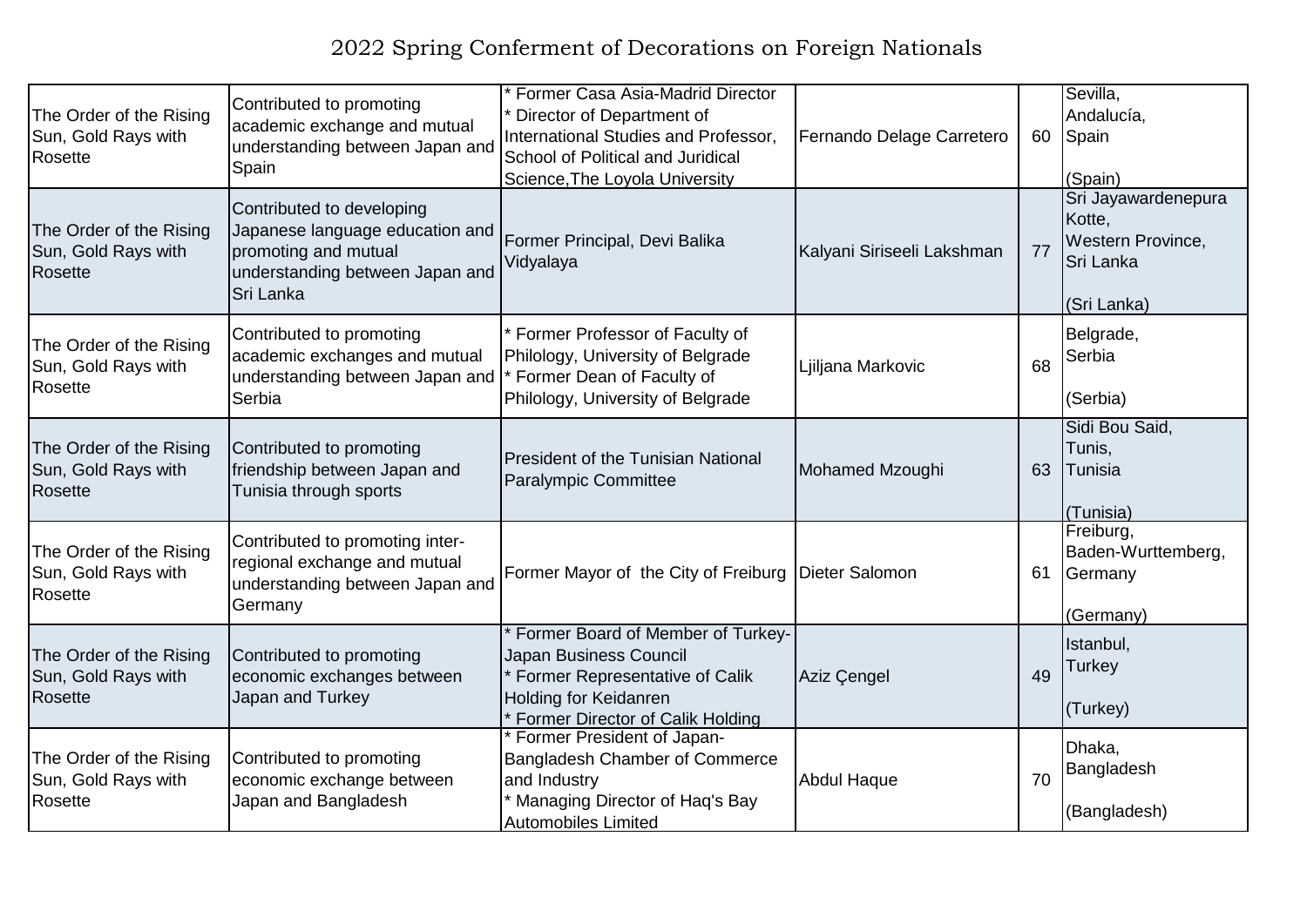| The Order of the Rising<br>Sun, Gold Rays with<br>Rosette        | Contributed to enhancing social<br>welfare of Japanese Brazilians and<br>promoting mutual understanding<br>between Japan and Brazil         | President of the Brazilian Society of<br>Japanese Culture and Social Welfare<br>Former President of Brazilian and<br>Japanese Charitable Society Santa<br>Cruz                                                                              | Renato Ishikawa                 | 83 | Barueri,<br>Sao Paulo,<br>Brazil<br>(Brazil)          |
|------------------------------------------------------------------|---------------------------------------------------------------------------------------------------------------------------------------------|---------------------------------------------------------------------------------------------------------------------------------------------------------------------------------------------------------------------------------------------|---------------------------------|----|-------------------------------------------------------|
| The Order of the Rising<br>Sun, Gold Rays with<br><b>Rosette</b> | Contributed to promoting<br>cooperation between Japan and<br>Brazil on national defense                                                     | Former Commander of 14th<br>Motorized Brigade<br>* Former Chief of Staff of South<br><b>Eastern Command</b><br><sup>*</sup> Former Commander of Army<br><b>Aviation Unit</b><br>Counselor of Michie Akama<br><b>Educational Institution</b> | Akira Obara                     | 82 | São Paulo,<br>São Paulo,<br><b>Brazil</b><br>(Brazil) |
| The Order of the Rising<br>Sun, Gold Rays with<br><b>Rosette</b> | Contributed to enhancing social<br>welfare of Japanese Brazilians and Council<br>promoting mutual understanding<br>between Japan and Brazil | Former President of Apucarana City<br>Former President of Apucarana<br><b>Cultural Sports Association</b>                                                                                                                                   | Satio Kayukawa                  | 78 | Apucarana,<br>Parana,<br><b>Brazil</b><br>(Brazil)    |
| The Order of the Rising<br>Sun, Gold Rays with<br><b>Rosette</b> | Contributed to promoting<br>academic exchanges and mutual<br><b>Brazil</b>                                                                  | Former Professor of Faculty of<br>understanding between Japan and Nursing, Federal University of Bahia                                                                                                                                      | Angela Tamiko Sato Tahara       | 75 | Salvador,<br>Bahia,<br><b>Brazil</b><br>(Brazil)      |
| The Order of the Rising<br>Sun, Gold Rays with<br>Rosette        | Contributed to promoting<br>economic exchange between<br>Japan and Brazil                                                                   | * Former Executive Secretary of<br>Foreign Trade Council<br>Former Executive Director of the<br>Department of Trade and Foreign<br>Affairs at the Federation of Industries<br>of the State of Sao Paulo                                     | Roberto Giannetti da<br>Fonseca | 72 | Sao Paulo,<br>Sao Paulo,<br><b>Brazil</b><br>(Brazil) |
| The Order of the Rising<br>Sun, Gold Rays with<br>Rosette        | Contributed to promoting<br>economic exchanges and<br>friendship between Japan and<br>Malaysia                                              | <b>Founder &amp; Group Executive</b><br>Chairman of Silverlake Axis Ltd<br>Honorary Patron of JAGAM(Japan<br>Graduates' Association of Malaysia)                                                                                            | Goh Peng Ooi                    | 67 | Selangor,<br>Malaysia<br>(Malaysia)                   |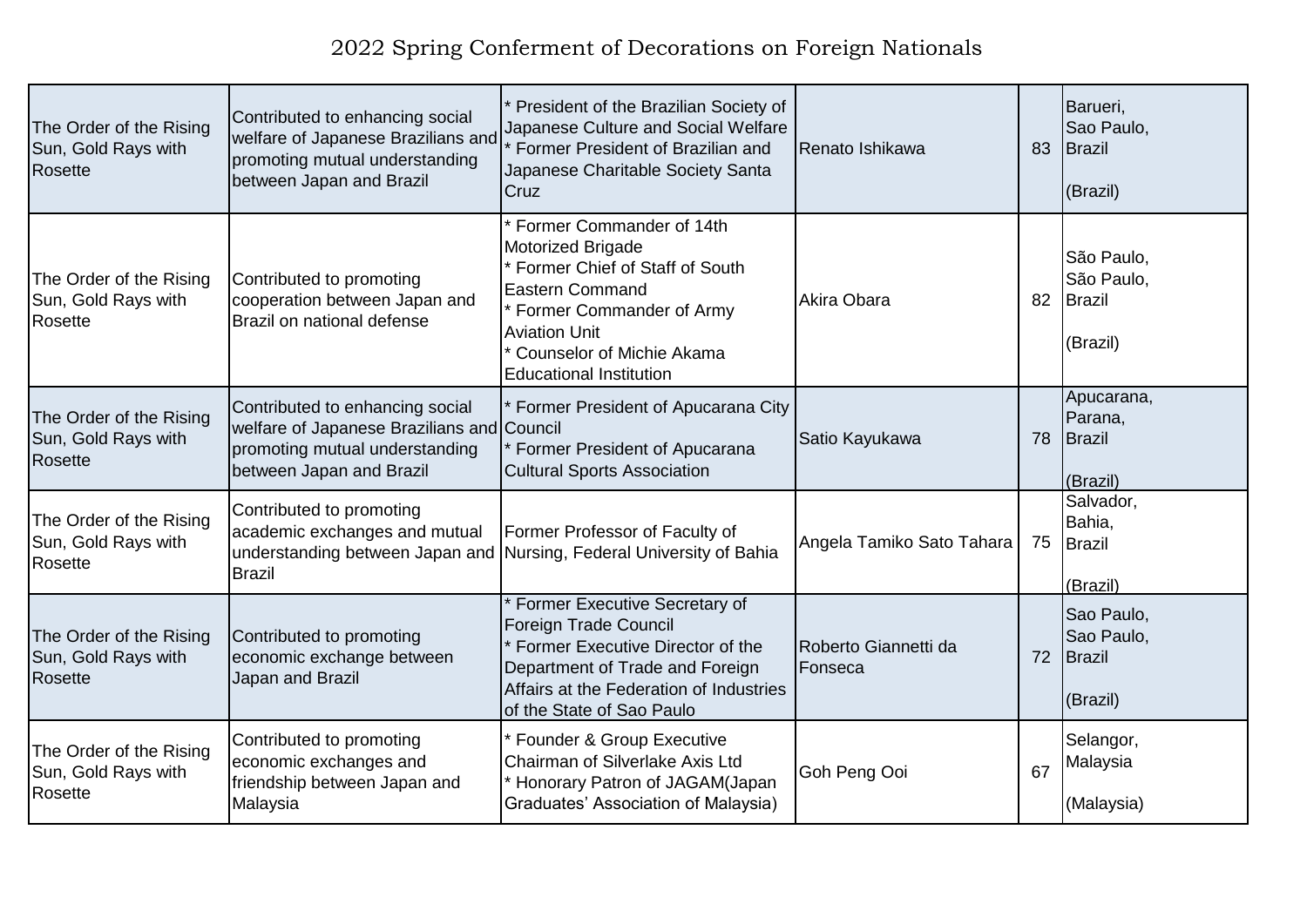| The Order of the Rising<br>Sun, Gold and Silver<br>Rays | Contributed to promoting Kyudo<br>and Kendo in Iceland and friendly<br>relations between Japan and<br>Iceland                                            | President of the Icelandic Kyudo<br>Association<br>Former President of the Icelandic<br>Kendo Association<br>Former President of the European<br><b>Kyudo Federation</b>                                      | Tryggvi Sigurðsson     | 71 | Reykjavík,<br>Iceland<br>(Iceland)                  |
|---------------------------------------------------------|----------------------------------------------------------------------------------------------------------------------------------------------------------|---------------------------------------------------------------------------------------------------------------------------------------------------------------------------------------------------------------|------------------------|----|-----------------------------------------------------|
| The Order of the Rising<br>Sun, Gold and Silver<br>Rays | Contributed to promoting regional<br>exchanges and mutual<br>understanding between Japan and America Soceity of Minnesota<br>the United States           | Former Executive Director, the Japan   J. Bernard Henry Van                                                                                                                                                   | Lierop                 | 75 | Hopkins,<br>Minnesota,<br>U.S.A.<br>(U.S.A.)        |
| The Order of the Rising<br>Sun, Gold and Silver<br>Rays | Contributed to introducing<br>Japanese culture in the United<br>States and promoting friendly<br>relations between Japan and the<br><b>United States</b> | Former KING-TV News Anchor<br>Former President, Japanese<br>Cultural & Community Center of<br>Washington                                                                                                      | Lori Lei Matsukawa     | 65 | Bellevue,<br>Washington,<br>U.S.A.<br>(U.S.A.)      |
| The Order of the Rising<br>Sun, Gold and Silver<br>Rays | Contributed to promoting the<br>Japanese culture and Japanese<br>language in Italy                                                                       | <b>Former President of Cultural Center</b><br>Italia-Asia<br>Former Lecturer of Japanese<br>Language and Culture at the Civic<br>School for Foreign Languages of the<br>Municipality of Milan<br>* Translator | Nicoletta Spadavecchia | 73 | Milan,<br>Lombardy,<br>Italy<br>(Italy)             |
| The Order of the Rising<br>Sun, Gold and Silver<br>Rays | Contributed to promoting Ikebana<br>in India and friendly relations<br>between Japan and India                                                           | President, Ikebana International<br>Mumbai<br>Chapter #258                                                                                                                                                    | <b>Taruna Agarwal</b>  | 68 | Mumbai,<br>Maharashtra,<br>India<br>(India)         |
| The Order of the Rising<br>Sun, Gold and Silver<br>Rays | Contributed to introducing<br>Japanese culture in Australia and<br>promoting mutual understanding<br>between Japan and Australia                         | Owner and Director, Lesley Kehoe<br>Galleries                                                                                                                                                                 | Lesley Jean Kehoe      | 70 | Melbourne,<br>Victoria,<br>Australia<br>(Australia) |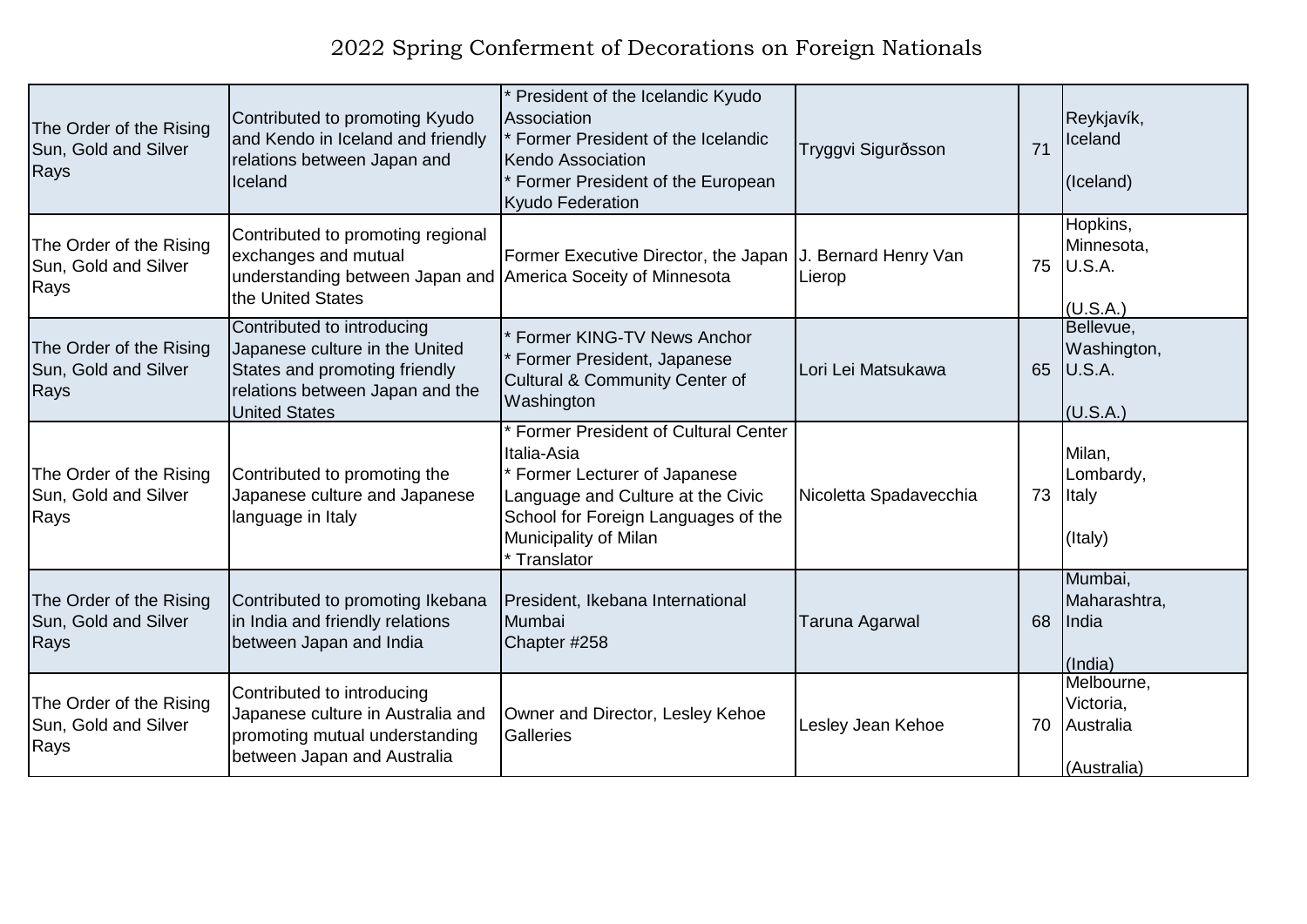| The Order of the Rising<br>Sun, Gold and Silver<br>Rays | Contributed to enhancing friendly<br>relations between Japan and<br>Austria through promoting sister<br>cities exchanges        | Former District Chairman of the 19th<br>District of Vienna (Döbling)                                  | <b>Adolf Tiller</b>               | 82 | Vienna,<br>Austria<br>(Austria)                                |
|---------------------------------------------------------|---------------------------------------------------------------------------------------------------------------------------------|-------------------------------------------------------------------------------------------------------|-----------------------------------|----|----------------------------------------------------------------|
| The Order of the Rising<br>Sun, Gold and Silver<br>Rays | Contributed to promoting<br>economic exchanges between<br>Japan and Republic of Korea                                           | Kanazawa Port Korea Logistics<br>Advisor<br>Former CEO of Hanjin Shipping<br><b>New Port</b>          | Choi Young Bae                    | 66 | Seoul,<br>Republic of Korea<br>(Republic of Korea)             |
| The Order of the Rising<br>Sun, Gold and Silver<br>Rays | Contributed to improviding the<br>welfare of Japanese community in<br>Chile and promoting friendship<br>between Japan and Chile | <b>Former Presidente of Nikkei</b><br>Corporation in Valparaiso Region                                | Roberto Takeshi Hirose<br>Morioka | 71 | Viña del mar,<br>Región Valparaiso,<br><b>Chile</b><br>(Chile) |
| The Order of the Rising<br>Sun, Gold and Silver<br>Rays | Contributed to enhancing<br>interregional exchages through<br>promoting friendship-city<br>exchanges                            | Former Faaborg/Midtfyn-Noboribetsu<br><b>Friendship Association</b>                                   | Lizzi Jensen                      | 88 | Ringe,<br>Denmark<br>(Denmark)                                 |
| The Order of the Rising<br>Sun, Gold and Silver<br>Rays | Contributed to enhancing friendly<br>relations between Japan and<br>Germany through promoting<br>sister-city exchanges          | Chairman of the Ome - Boppard<br><b>Friendship Association</b>                                        | <b>Alfred Matthias Roos</b>       | 55 | Boppard,<br>Rheinland-Pfalz,<br>Germany<br>(Germany)           |
| The Order of the Rising<br>Sun, Gold and Silver<br>Rays | Contributed to enhancing<br>interregional exchanges through<br>the promotion of sister-city<br>exchanges                        | Honorary President of Kecskemét-<br>Aomori Friendship Association<br>Member of Kecskemét City Council | Király József                     | 63 | Kecskemét,<br>Hungary<br>(Hungary)                             |
| The Order of the Rising<br>Sun, Gold and Silver<br>Rays | Contributed to promoting friendly<br>relations between Japan and<br>Bangladesh in medical field                                 | Director of Yamagata-Dhaka<br><b>Friendship General Hospital</b>                                      | Md. Ekhlasur Rahman               | 59 | Dhaka,<br>Bangladesh<br>(Bangladesh)                           |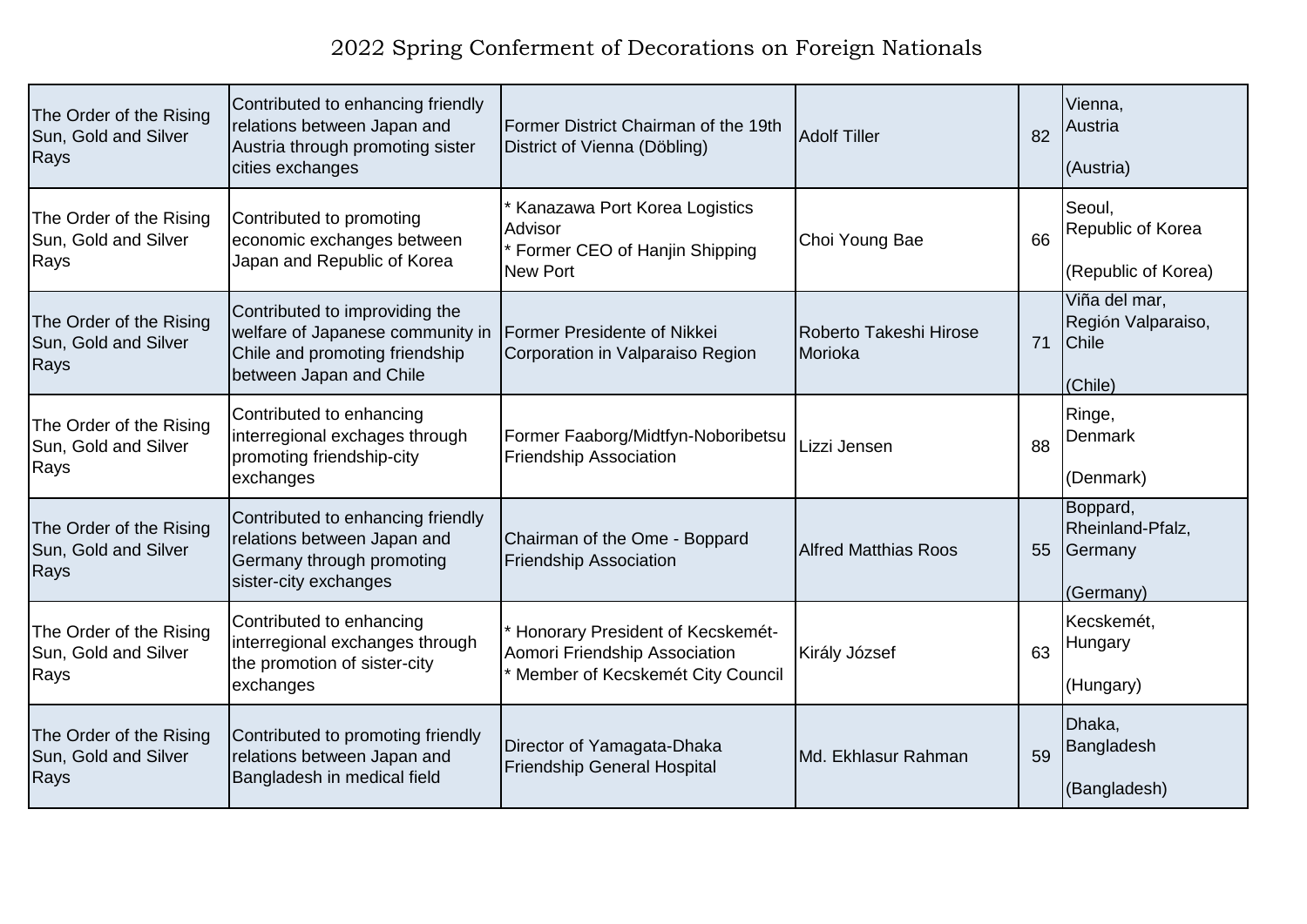| The Order of the Rising<br>Sun, Gold and Silver<br>Rays | Contributed to introducing<br>Japanese culture in France and<br>promoting friendship between<br>Japan and France                                          | President of the French and<br>Japanese Cultural Association of Aix- Monique Faillard<br>en-Provence                                                                                                            |                              |    | Aix-en-Provence,<br>Bouche-du-Rhône;<br>Provence-Alpes-Côte<br>74 d'Azur,<br>France<br>(France) |
|---------------------------------------------------------|-----------------------------------------------------------------------------------------------------------------------------------------------------------|-----------------------------------------------------------------------------------------------------------------------------------------------------------------------------------------------------------------|------------------------------|----|-------------------------------------------------------------------------------------------------|
| The Order of the Rising<br>Sun, Gold and Silver<br>Rays | Contributed to enhancing welfare<br>for Japanese community in Mexico Foundation of Mexico<br>and promoting friendly relations<br>between Japan and Mexico | President of the Nikkei Medical<br>Former Vice President of the<br><b>Mexican Japanese Association</b>                                                                                                          | Jose Luis Akaki Blancas      | 73 | Mexico City,<br>Mexico<br>(Mexico)                                                              |
| The Order of the Rising<br>Sun, Gold and Silver<br>Rays | Contributed to developing<br>Japanese language education in<br>Mexico and promoting mutual<br>understanding between Japan and School<br>Mexico            | Former President of the Board of<br>Directors of the Mexican-Japanese                                                                                                                                           | Maria Teresa Kasuga<br>Osaka | 73 | Mexico City,<br>Mexico<br>(Mexico)                                                              |
| The Order of the Rising<br>Sun, Gold and Silver<br>Rays | Contributed to promoting<br>exchanges and mutual<br>understanding between Japan and Singer, Actor, Director<br>Mongolia through music and<br>dance        |                                                                                                                                                                                                                 | Dogmid Sosorbaram            | 63 | Ulaanbaatar,<br>Mongolia<br>(Mongolia)                                                          |
| The Order of the Rising<br>Sun, Gold and Silver<br>Rays | Contributed to promoting Kendo<br>and Kyudo in Latvia and friendly<br>relations between Japan and<br>Latvia                                               | President, Latvian Kendo<br>Federation<br>President, Latvian Kyudo<br>Association                                                                                                                               | <b>Vladimirs Kindzulis</b>   | 53 | Riga<br>Latvia<br>(Latvia)                                                                      |
| The Order of the Rising<br>Sun, Gold and Silver<br>Rays | Contrubuted to promoting<br>Japanese food culture through<br>introducing Japanese agricultural,<br>forestry, fishery products and food<br>lin Taiwan      | CEO of Deysan International Co.,<br>Ltd.<br>* Yamagata Special Ambassador of<br>Tourism & Tsuyahime<br>Food Kingdom Miyagi Ambassador<br>Yamanashi Ambassador<br>Shimane Prefecture Unnan City PR<br>Ambassador | Lin Ding-San                 | 72 | Yilan,<br>Yilan,<br>Taiwan<br>$(-/U.S.A.)$                                                      |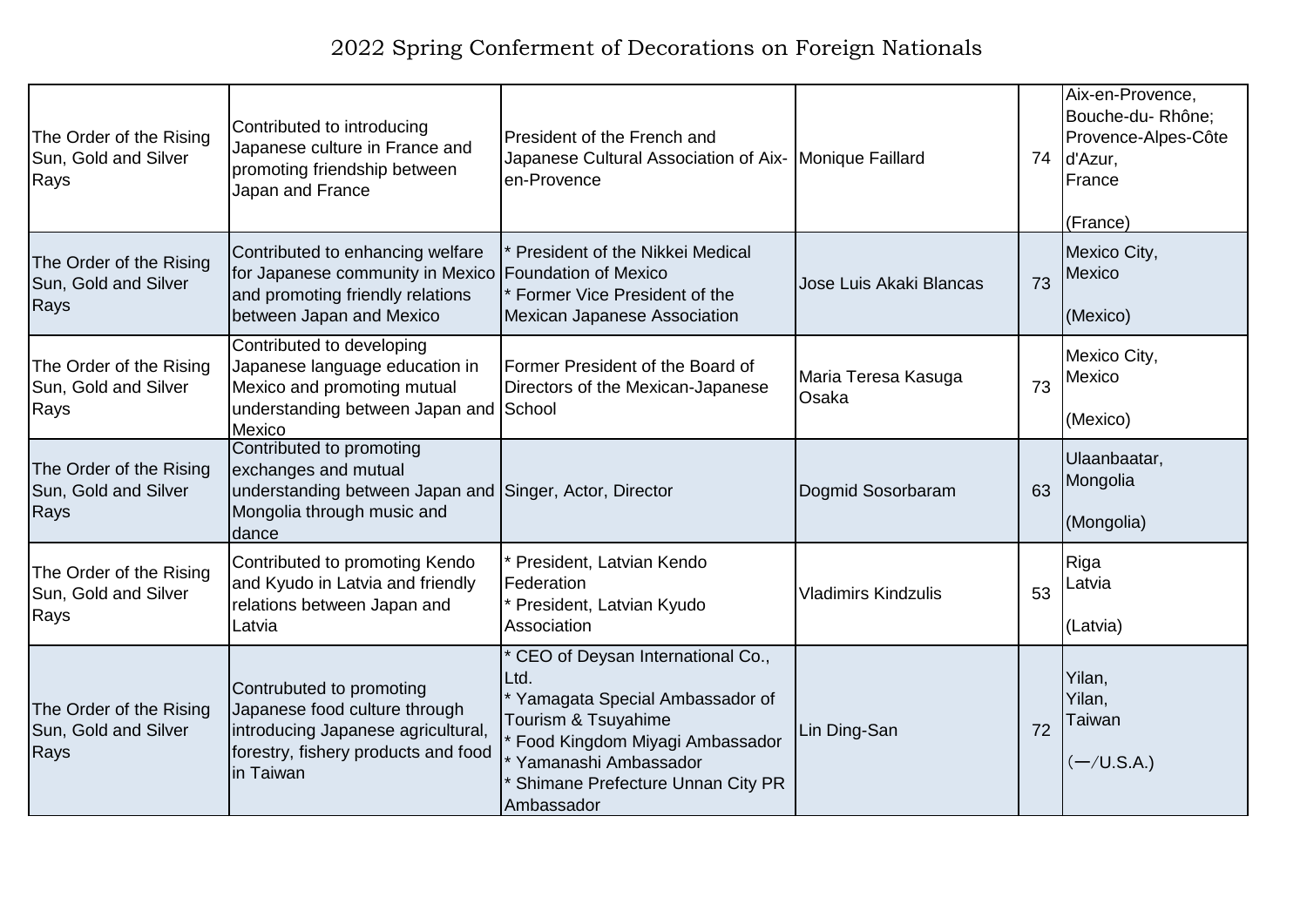| The Order of the Rising<br>Sun, Silver Rays                         | Contributed to promoting the<br>status of the Japanese American<br>community in the United States<br>and mutual understanding<br>between Japan and the United | Human Rights Activist<br>Honorary Chairman of New York<br>Hiroshima-Kai                                                              | Takeshi Furumoto         |    | Bergen County,<br>New Jersey,<br>77 <b>U.S.A.</b><br>(U.S.A.)               |
|---------------------------------------------------------------------|---------------------------------------------------------------------------------------------------------------------------------------------------------------|--------------------------------------------------------------------------------------------------------------------------------------|--------------------------|----|-----------------------------------------------------------------------------|
| The Order of the Rising<br>Sun, Silver Rays                         | Contributed to enhancing the<br>social welfare of the Japanese<br>Brazilian community and<br>promoting friendly relations<br>between Japan and Brazil         | Former President of the Community<br>Association of Efigenio de Sales<br>Head of the Agricultual Cooperative<br>of Efigenio de Sales | Mutsuo Kanehira Sato     | 77 | Manaus,<br>Amazonas,<br>Brazil<br>(Brazil)                                  |
| The Order of the Rising<br>Sun, Silver Rays                         | Contributed to promoting Aikido in<br>France and friendly relations<br>between Japan and France                                                               | Honorary President and General<br>Master of the Autonomous Aikido<br>Academy Kobayashi Hirokazu                                      | André Marcel Cognard     | 68 | Bourg-Argental,<br>Loire,<br>Auvergne Rhone<br>Alpes,<br>France<br>(France) |
| The Order of the Rising<br>Sun, Silver Rays                         | Contributed to promoting Karate in<br>Lebanon and friendly relations<br>between Japan and Lebanon                                                             | <b>President of International Shotokan</b><br>Karate Federation in Lebanon                                                           | Fadi Aoun                | 56 | Mount Lebanon,<br>Metn,<br>Lebanon<br>(Lebanon)                             |
| The Order of the Rising<br>Sun, Gold and Silver<br><b>Star</b>      | Contributed to strengthening<br>bilateral relations and promoting<br>friendship between Japan and<br>Armenia                                                  | Former Ambassador of Armenia to<br>Japan                                                                                             | <b>Grant Pogosyan</b>    | 69 | Koto-ku,<br>Tokyo,<br>Japan<br>(Armenia)                                    |
| The Order of the Rising<br>Sun, Gold and Silver<br>Rays             | Contributed to supporting foreign<br>nationals and developing the<br>environment for acceptance of<br>foreign nationals in Japan                              | <b>President of the Brazilian Community</b><br>of Kansai                                                                             | Matsubara Marina Akizuki | 68 | Kobe,<br>Hyogo,<br>Japan<br>(Brazil)                                        |
| The Order of the Sacred<br>Treasure, Gold and<br><b>Silver Rays</b> | Contributed to the activities of the<br>Japanese overseas establishment                                                                                       | Former Local Employee, Embassy of<br>Japan in Ecuador                                                                                | Carlos Novoa             | 65 | Quito,<br>Pichincha,<br>Ecuador<br>(Ecuador)                                |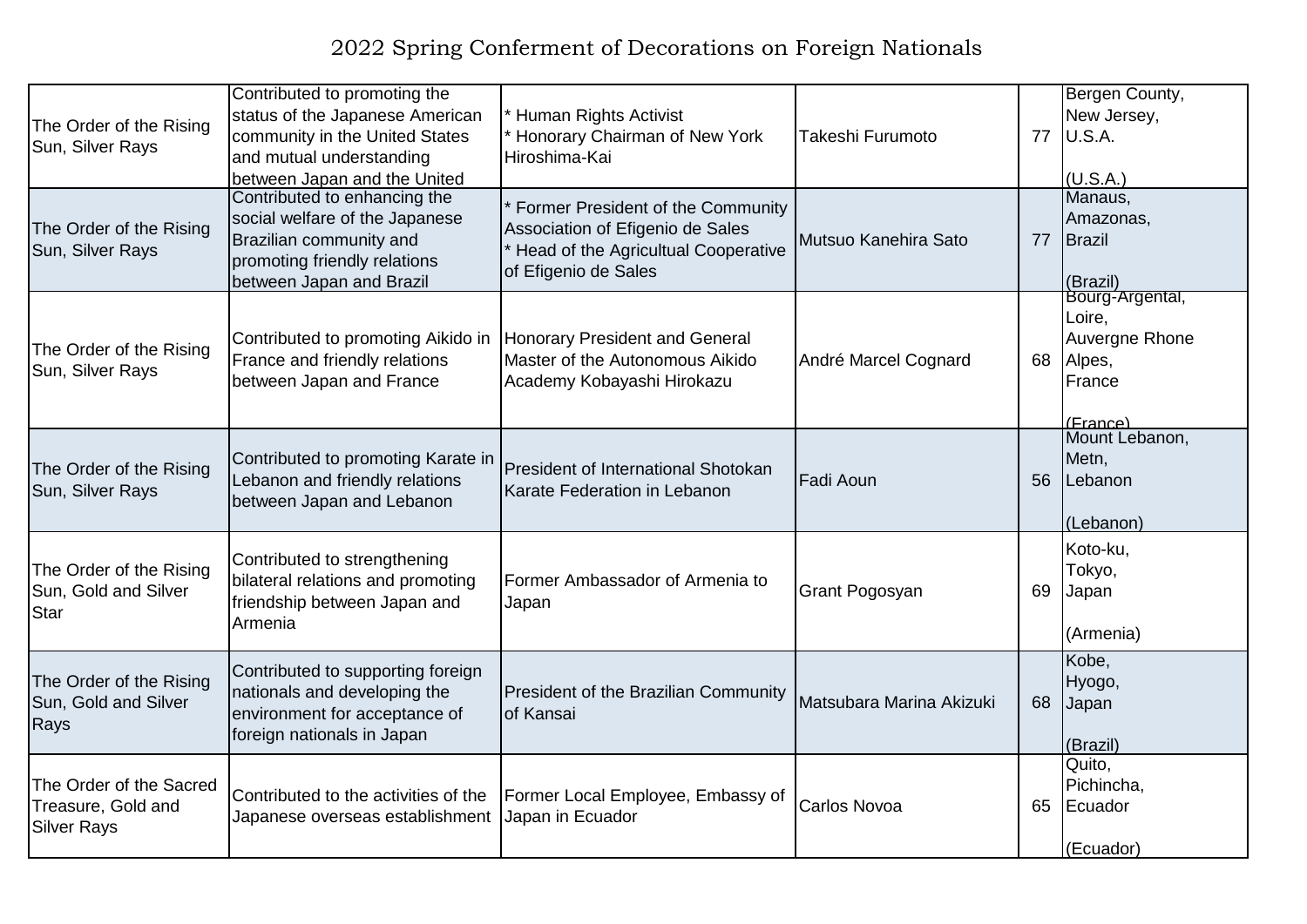| The Order of the Sacred<br>Treasure, Gold and<br><b>Silver Rays</b> | Contributed to the activities of the<br>Japanese overseas establishment        | Former Local Employee, Permanent<br>Delegation of Japan to the OECD | <b>Catherine Van Becelaere</b>                | 64 | Paris,<br>Ile de France,<br>France<br>(France)                  |
|---------------------------------------------------------------------|--------------------------------------------------------------------------------|---------------------------------------------------------------------|-----------------------------------------------|----|-----------------------------------------------------------------|
| The Order of the Sacred<br>Treasure, Gold and<br>Silver Rays        | Contributed to the activities of the<br>Japanese overseas establishment        | Former Local Employee, Embassy of<br>Japan in Mexico                | Bertha María Guadalupe<br>Santillana Zaldívar | 63 | Mexico City,<br>Mexico<br>(Mexico)                              |
| The Order of the Sacred<br>Treasure, Silver Rays                    | Contributed to the activities of the<br>Japanese overseas establishment        | Fomer Local Employee, Embassy of<br>Japan in the Netherlands        | Adriaan Anton van der Berg                    | 67 | Den Haag,<br><b>Netherlands</b><br>(Netherlands)                |
| The Order of the Sacred<br>Treasure, Silver Rays                    | Contributed to the activities of the<br>Japanese overseas establishment        | Former Local Employee, Embassy of<br>Japan in Tanzania              | <b>Tibet Saidi Kapati</b>                     | 73 | Dar es Salaam,<br>Tanzania<br>(Tanzania)                        |
| The Order of the Sacred<br>Treasure, Silver Rays                    | Contributed to the activities of<br>Japanese embassy in Trinidad and<br>Tobago | Former Local Employee, Embassy of<br>Japan in Trinidad and Tobago   | Saran Bhagaloo                                | 61 | Cunupia,<br><b>Trinidad and Tobago</b><br>(Trinidad and Tobago) |
| The Order of the Sacred<br>Treasure, Silver Rays                    | Contributed to the activities of the<br>Japanese overseas establishment        | Former Local Employee, Embassy of<br>Japan in Brunei Darussalam     | Maskhairaini bte Haji<br>Ahmad                | 60 | Brunei-Muara,<br><b>Brunei</b><br>(Brunei)                      |
| The Order of the Sacred<br>Treasure, Silver Rays                    | Contributed to the activities of the<br>Japanese overseas establishment        | Former Local Employee, Embassy of<br>Japan in Vietnam               | Nguyen Thi Hoa Trang                          | 55 | Hanoi,<br>Vietnam<br>(Vietnam)                                  |